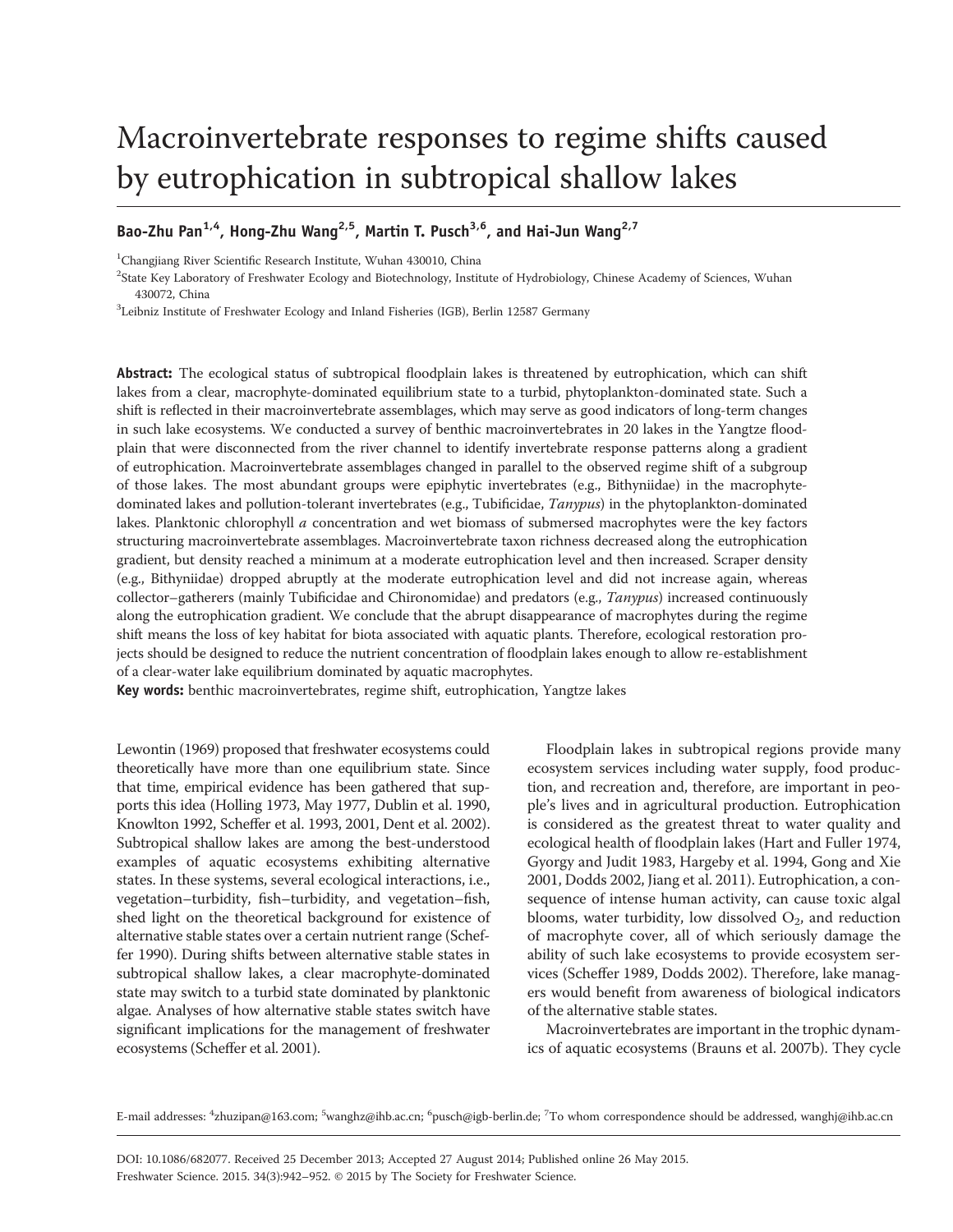nutrients and provide food for higher trophic levels, such as fish and birds. Moreover, they are good indicators of long-term changes in environments because of their confinement to the bottom, long life cycles, and limited abilities to move (Hart and Fuller 1974, Lindegaard 1994). Many macroinvertebrate taxonomic groups respond to trophic state. Ephemeroptera, Plecoptera, and Trichoptera (EPT) are generally intolerant of eutrophication (Roback 1974, Wiederholm 1984). In contrast, Tubificidae and Chironomidae increase with eutrophication (Brinkhurst and Cook 1974, Wiederholm 1980, Gyorgy and Judit 1983, Wolfram 1996). Increased levels of eutrophication are often accompanied by a decline in macroinvertebrate diversity (Donohue et al. 2009), an increase in density, and a decrease in wet biomass (mollusks with shells) (Crowns et al. 1992, Wollheim and Lovvorn 1995, Gong and Xie 2001, Xiong et al. 2003). However, most previous research has been restricted to local-scale studies, i.e., in a single lake or in a few lakes (Saether 1980, Kerovec et al. 1989, Gong et al. 2000, Xiong et al. 2003, Timm et al. 2006), and few studies have covered a complete range of nutrient concentrations (Brauns et al. 2007a, Donohue et al. 2009).

Floodplain lakes are numerous, with a total area  $>16,600$  km<sup>2</sup> in the Yangtze basin in China, which belongs to the monsoon region of the East Asian subtropical zone. Historically, most lakes were connected freely with the main river course of the Yangtze, where floods occur periodically. Embankments and sluice gates were constructed during the 1950s to 1970s to prevent villages and cultivated lands along lakeshores from being flooded. These structures eventually isolated most lakes from the river (Pan et al. 2011). These river-disconnected lakes face a higher threat of eutrophication than do river-connected floodplain lakes, and their ability to provide ecosystem services is severely damaged.

Over a range of intermediate nutrient levels, these lakes possess 2 alternative equilibrium states, one with macrophyte vegetation and a more turbid one without vegetation, separated by an unstable equilibrium (Scheffer et al. 2001). In freshwater lakes, macrophytes create significant spatial heterogeneity that provides a physical template for distinct niches and food for benthic invertebrates (Brönmark 1989, Jeppesen et al. 1998, Pan et al. 2012). However, epiphytic invertebrates often were not considered in previous studies of these floodplain lakes. Our goals were to learn how epiphytic and benthic macroinvertebrates respond to regime shifts caused by eutrophication and to identify respective nutrient–macroinvertebrate relationships.

We surveyed 20 Yangtze-disconnected lakes to reveal macroinvertebrate response patterns along a gradient of eutrophication. The main purposes of our study were to: 1) describe the overall characteristics of macroinvertebrate assemblages in the subtropical lakes at a regional scale, 2) identify the response patterns of both epiphytic and benthic macroinvertebrates along the eutrophication gradient,

and 3) test whether alternative equilibria exist in the relationship between eutrophication and macroinvertebrates. We expected that our results would have substantial implications for the management of lake ecosystems.

## METHODS

The 20 river-disconnected lakes are situated in the midlower Yangtze Basin (Fig. 1) in the monsoon region of the eastern Asian subtropical zone. We conducted field investigations quarterly in April (spring), July (summer), October (autumn), and December (winter) 2004 and averaged seasonal results for further analyses. We measured water depth  $(Z)$  and Secchi depth  $(Z_{SD})$ . We collected water samples from 0.5 m below the surface and at ½ the water-column depth and combined them for laboratory analyses. We analyzed total (TN) by the alkaline potassium persulfate digestion–ultraviolet spectrophotometric method and total P (TP) by the ammonium molybdate method (APHA 2002). We measured phytoplankton chlorophyll  $a$  concentration (Chl  $a$ ) after acetone extraction by reading absorbance at 665 nm and 750 nm using a spectrophotometer (Unico UV-2000: Unico, Shanghai, China) (APHA 2002).

At every sampling site, we collected epiphytic and benthic animals and combined them for further analyses. We used a scythe  $(0.2 \text{ m}^2)$  to sample macrophytes in the habitat adjacent to benthic sampling sites 3 times at each site. We cleaned macrophytes and measured their wet mass  $(B<sub>Mac</sub>)$ . After scything, we gathered plants with a hand net (mesh size  $= 420 \mu m$ ) and put them in plastic bags. In the laboratory, we picked epiphytic animals from the rinsed samples. We collected benthic animals with a weighted Petersen grab (0.0625  $m^2$ ) and sieved the samples through a 420-μm sieve. Benthic animals were identified to the lowest feasible taxonomic level according to the keys provided by Morse et al. (1994), Wiggins (1996), Dudgeon (1999), Smith (2001), Wang (2002), and Zhou et al. (2003). We converted number of animals collected with each method to individuals (ind)/ $m<sup>2</sup>$  and summed them to obtain the density at the respective site. We preserved animals in 10% formalin.

We measured animal wet mass (after blotting) with an electronic balance (Sartorius Intec, Beijing, China), and calculated dry mass (mollusks without shells) according to the ratios of dry:wet mass and tissue:shell mass reported by Yan and Liang (1999). Yan and Liang (1999) collected data from mid-lower Yangtze lakes and treated mollusk samples by removing the shells and then drying shell and tissue separately (Banse and Mosher 1980). We assigned all taxa to functional feeding groups (shredders, collector– gatherers, collector–filterers, scrapers, and predators) according to Morse et al. (1994) and Liang and Wang (1999). We divided the abundances of taxa with several possible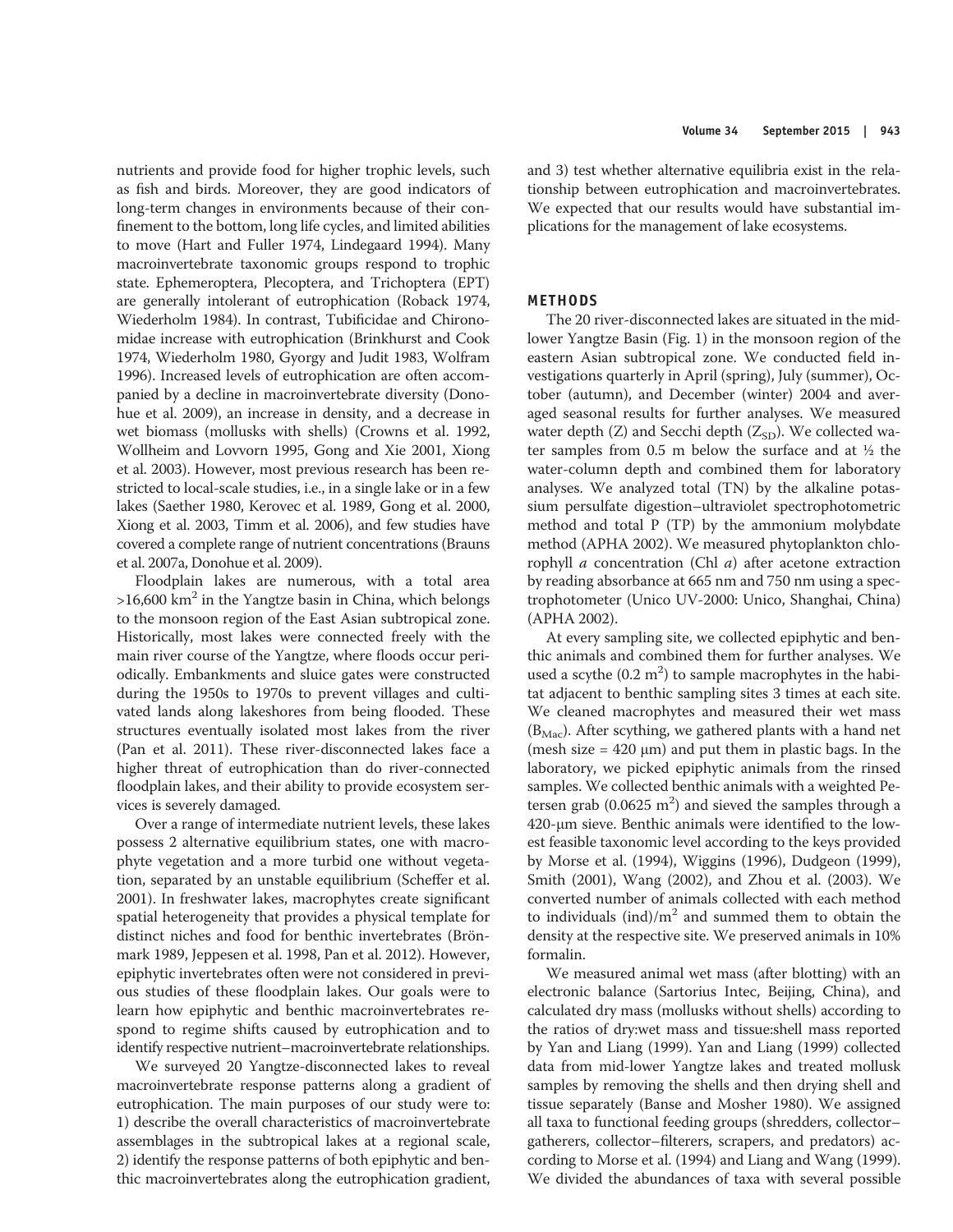

Figure 1. Study lakes along the Yangtze River: Honghu Lake (lake 1, 8 sites), Junshan Lake (lake 2, 7 sites), Longgan Lake (lake 3, 7 sites), Luhu Lake (lake 4, 8 sites), Nanbeizui Lake (lake 5, 6 sites), Niushan Lake (Lake 6, 7 sites), Qiaodun Lake (lake 7, 4 sites, Taojiada Lake (lake 8, 3 sites, Xiaosihai Lake (lake 9, 10 sites, Zhangdu Lake (lake 10, 6 sites), Dianshan Lake (lake 11, 6 sites), Gehu Lake (lake 12, 7 sites), Hongxing Lake (lake 13, 4 sites, Longyang Lake (lake 14, 6 sites), Moshui Lake (lake 15, 5 sites), Nanhu Lake (lake 16, 7 sites), Nantaizi Lake (lake 17, 6 sites), Qingling Lake (lake 18, 3 sites), Sanjiao Lake (lake 19, 3 sites), Sanliqi Lake (lake 20, 4 sites).

feeding activities according to the percentages of their functional designations.

We used Detrended Correspondence Analysis (DCA) and Canonical Correspondence Analysis (CCA) (CANOCO 4.53; Microcomputer Power, Ithaca, New York; Leps and Šmilauer 2003) to analyze the relation between animal assemblages and environments. DCA indicated that a normal model (gradient lengths > 2.0 standard units) would best fit the data. In CCA, we used forward selection and Monte Carlo permutation tests to identify important environmental factors influencing the abundance and distribution of macroinvertebrates. Altogether we analyzed 10 environmental variables and 61 macroinvertebrate taxa in the CCA. Phytoplankton Chl a is usually considered a good measure

Table 1. Limnological variables of the study lakes.  $D_L$  is calculated as the ratio of shoreline length to lake circumference.  $D_V$  is the ratio of 3 mean water depths to maximum water depth. DR is the ratio of √(lake area) to mean water depth.

|                                                                                    | Mean  | Minimum | Lower<br>quartile | Median | Upper<br>quartile | Maximum | Standard<br>deviation |
|------------------------------------------------------------------------------------|-------|---------|-------------------|--------|-------------------|---------|-----------------------|
| $A = area (km2)$                                                                   | 61.0  | 0.5     | 2.4               | 8.0    | 65.2              | 355.0   | 98.9                  |
| $D_L$ = development of lake shoreline                                              | 2.7   | 1.2     | 1.9               | 2.1    | 3.2               | 6.4     | 1.4                   |
| $D_V$ = development of lake volume                                                 | 2.1   | 1.4     | 1.9               | 2.0    | 2.4               | 2.9     | 0.4                   |
| $DR = dynamical ratio of lake$                                                     | 2.0   | 0.2     | 0.8               | 0.9    | 2.2               | 8.1     | 2.2                   |
| $Z =$ water depth $(m)$                                                            | 2.1   | 1.2     | 1.5               | 1.9    | 2.6               | 4.2     | 0.8                   |
| $Z_{SD}$ = Secchi depth (m)                                                        | 0.9   | 0.3     | 0.4               | 0.5    | 1.1               | 3.2     | 0.8                   |
| TN = total N concentration of water $(mg/m3)$                                      | 3792  | 536     | 671               | 1278   | 6972              | 13690   | 3876                  |
| $TP = total P$ concentration of water (mg/m <sup>3</sup> )                         | 259   | 16      | 37                | 131    | 326               | 1050    | 223                   |
| Chl $a =$ phytoplankton chlorophyll<br><i>a</i> concentration (mg/m <sup>3</sup> ) | 36.9  | 1.1     | 3.3               | 21.1   | 68.8              | 113.3   | 39.6                  |
| $B_{Mac}$ = wet biomass of submersed<br>macrophytes $(g/m^2)$                      | 651.6 | 0.0     | 0.0               | 34.3   | 778.7             | 6488.3  | 1455.9                |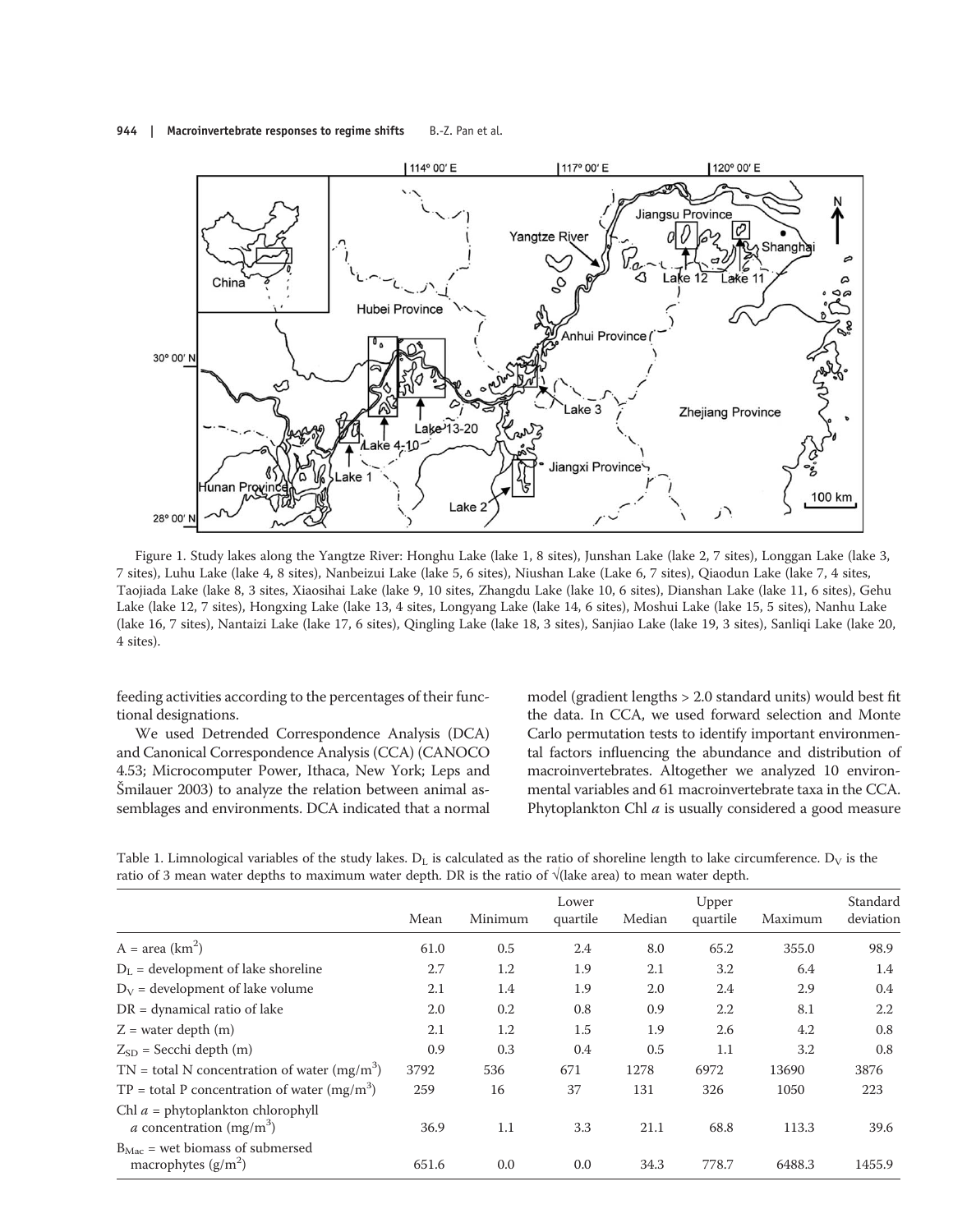#### Volume 34 September 2015 | 945

| Variable                   | Statistic     |                            |                               |                  |
|----------------------------|---------------|----------------------------|-------------------------------|------------------|
|                            |               | Macrophyte-dominated lakes | Phytoplankton-dominated lakes | $\boldsymbol{p}$ |
| A(km <sup>2</sup> )        | Mean $\pm$ SE | $67.2 \pm 41.8$            | $39.4 \pm 15.9$               | 0.295            |
|                            | Min-max       | $1.5 - 355.0$              | $0.5 - 146.5$                 |                  |
| $D_{L}$                    | Mean $\pm$ SE | $3.4 \pm 0.7$              | $1.9 \pm 0.1$                 | 0.040            |
|                            | Min-max       | $1.2 - 6.4$                | $1.2 - 2.2$                   |                  |
| $D_V$                      | Mean $\pm$ SE | $2.0 \pm 0.1$              | $2.4 \pm 0.1$                 | 0.040            |
|                            | Min-max       | $1.6 - 2.6$                | $1.9 - 2.9$                   |                  |
| DR                         | Mean $\pm$ SE | $2.2 \pm 0.9$              | $1.4 \pm 0.6$                 | 0.463            |
|                            | Min-max       | $0.6 - 8.1$                | $0.2 - 6.4$                   |                  |
| Z(m)                       | Mean $\pm$ SE | $1.9 \pm 0.2$              | $1.9 \pm 0.2$                 | 0.853            |
|                            | Min-max       | $1.3 - 2.7$                | $1.2 - 2.8$                   |                  |
| $Z_{SD}(m)$                | Mean $\pm$ SE | $1.4 \pm 0.2$              | $0.4 \pm 0.1$                 | 0.002            |
|                            | Min-max       | $0.9 - 2.2$                | $0.3 - 0.5$                   |                  |
| $TN$ (mg/m <sup>3</sup> )  | $Mean \pm SE$ | $695 \pm 39$               | $6980 \pm 1127$               | < 0.001          |
|                            | Min-max       | 536-918                    | 1638-13690                    |                  |
| TP (mg/m <sup>3</sup> )    | Mean $\pm$ SE | $37 \pm 5$                 | $495 \pm 113$                 | 0.002            |
|                            | Min-max       | $16 - 56$                  | $205 - 1050$                  |                  |
| Chl $a \, (\text{mg/m}^3)$ | Mean $\pm$ SE | $3.5 \pm 0.3$              | $70.2 \pm 9.1$                | < 0.001          |
|                            | Min-max       | $2.2 - 5.0$                | $36.8 - 113.3$                |                  |
| $B_{\text{Mac}}(g/m^2)$    | $Mean \pm SE$ | $1579.0 \pm 673.2$         | $0.0 \pm 0.0$                 | 0.031            |
|                            | Min-max       | 506.6-6488.3               | $0.0 - 0.0$                   |                  |

Table 2. Comparison of limnological variables between macrophyte- and phytoplankton-dominated study lakes, with probability levels ( $p$ ) determined by Student's t-test. See Table 1 for abbreviations. Min = minimum, max = maximum.

of eutrophication, so we conducted a series of regressions of invertebrate variables vs Chl a. Regression analyses and Student's t-tests were done with STATISTICA (version 8.0; StatSoft, Tulsa, Oklahoma). Before statistical analyses, data were  $log_{10}(x + 1)$  transformed to reduce heterogeneity of variances.

## RESULTS

## Classified groups of the study lakes

Morphometric, water chemistry, and biological variables (Table 1) varied widely among lakes. According to the standard suggested by Nürnberg (1996) for fixed-boundary classification of lake systems, 50% of lakes were mesotrophic– eutrophic state, and the other 50% were hypereutrophic. Based on the macrophyte–phytoplankton classification scheme of Bachmann et al. (2002), the 10 mesotrophic– eutrophic lakes were macrophyte-dominated lakes characterized by dense macrophyte stands with a wet biomass range of 507.6 to 6488.3  $g/m^2$ , whereas the 10 hypereutrophic lakes were phytoplankton-dominated lakes characterized by high phytoplankton-borne Chl a (with a concentration range =  $36.8 - 113.3$  mg/m<sup>3</sup>). Lakes differed in their environmental characteristics (Table 2) and were separated along DCA axis 1 (Fig. 2). We analyzed invertebrate data separately for each group of lakes because of the differences in environmental conditions.

## Assemblage characteristics of macroinvertebrates in the alternative stable states

We identified a total of 61 macroinvertebrate taxa belonging to 18 families and 51 genera from the lakes. Among them were 8 taxa of oligochaetes, 28 taxa of mollusks, 22 taxa of insects, and 3 taxa of other animals. We identified 54 macroinvertebrate taxa belonging to 17 families and 47



Figure 2. Detrended correspondence analysis ordination plot of lakes based on abundance of macroinvertebrates. Percentage of explained variance is given in the parentheses.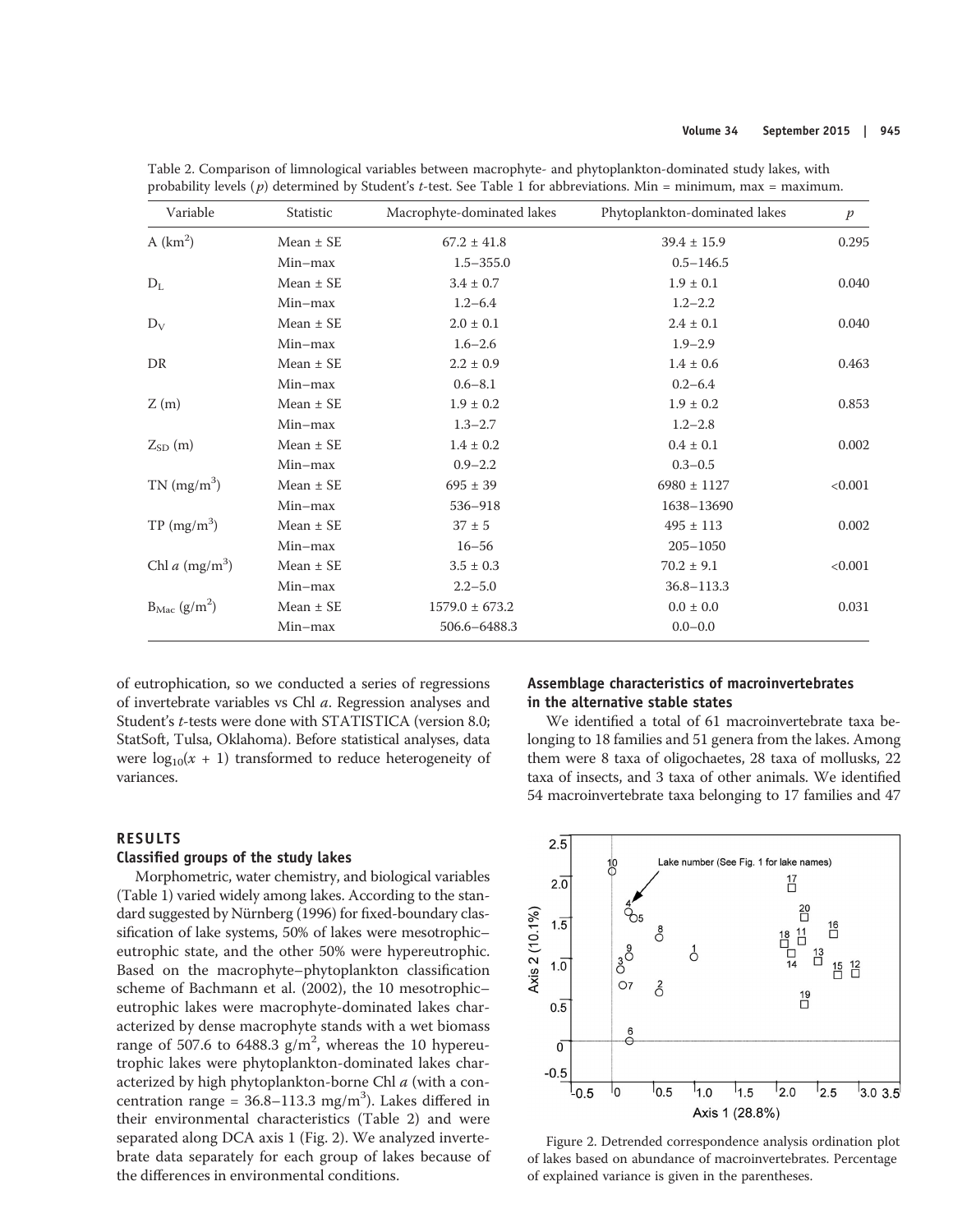| Taxonomic group | Metric | Macrophyte-dominated lakes | Phytoplankton-dominated lakes | All lakes               |
|-----------------|--------|----------------------------|-------------------------------|-------------------------|
| Total           | D      | $1881 \pm 400$ (100.0)     | $2563 \pm 1580$ (100.0)       | $2222 \pm 1114 (100.0)$ |
|                 | B      | $1.48 \pm 0.24$ (100.0)    | $1.33 \pm 0.58$ (100.0)       | $1.41 \pm 0.38$ (100.0) |
| Oligochaeta     | D      | $25 \pm 4(1.3)$            | $2033 \pm 1512$ (79.3)        | $1029 \pm 771 (46.3)$   |
|                 | B      | $0.10 \pm 0.02$ (6.8)      | $0.72 \pm 0.45$ (54.1)        | $0.41 \pm 0.23$ (29.1)  |
| Gastropoda      | D      | $1752 \pm 394 (93.1)$      | $5 \pm 3$ (0.2)               | $879 \pm 278$ (39.6)    |
|                 | B      | $1.29 \pm 0.24$ (87.2)     | $0.21 \pm 0.17$ (15.8)        | $0.75 \pm 0.21$ (53.2)  |
| <b>Bivalvia</b> | D      | $6 \pm 5$ (0.3)            | $0 \pm 0$ (0.0)               | $3 \pm 1$ (0.1)         |
|                 | B      | $0.05 \pm 0.04$ (3.4)      | $0.00 \pm 0.00$ (0.0)         | $0.03 \pm 0.01$ (2.1)   |
| Insecta         | D      | $92 \pm 31 (4.9)$          | $521 \pm 123$ (20.3)          | $307 \pm 79$ (13.8)     |
|                 | B      | $0.04 \pm 0.02$ (2.7)      | $0.38 \pm 0.11$ (28.6)        | $0.21 \pm 0.09$ (14.9)  |

Table 3. Mean ( $\pm$  SE) density (D; individuals/m<sup>2</sup>) and biomass (B; g dry mass/m<sup>2</sup>; mollusks without shells) of each taxonomic group of macroinvertebrates in study lakes, with percentages in parentheses.

genera in the macrophyte-dominated lakes, where density and biomass of total macroinvertebrates ranged from 379 to 3264 ind/ $m^2$  and 0.36 to 5.25 g dry mass  $[DM]/m^2$ , respectively. Gastropods constituted the predominant group with 93.1% of total density and 87.2% of total biomass (Table 3). Scrapers were the predominant functional group (Table 4). We identified 21 macroinvertebrate taxa belonging to 8 families and 18 genera in the phytoplankton-dominated lakes, where density and biomass of total macroinvertebrates ranged from 121 to 16,614 ind/m<sup>2</sup> and 0.07 to 6.37 g DM/m<sup>2</sup>, respectively. Oligochaetes constituted the predominant group with 79.3% of total density and 54.1% of total biomass (Table 3). Collector–gatherers were the predominant functional group, with 90.8% of total density and 72.9% of total biomass (Table 4).

## Macroinvertebrate assemblages in relation to environments

The density and biomass of macroinvertebrates in the lakes were mostly governed by phytoplankton Chl a, wet biomass of submersed macrophytes  $(B_{Mac})$ , Secchi depth  $(Z_{SD})$ , and by the development of lake shoreline  $(D<sub>L</sub>)$ (Fig. 3A, B). Environmental factors strongly correlated with the first axis were Chl a,  $B_{\text{Mac}}$  and  $Z_{SD}$ . The 2<sup>nd</sup> CCA axis was correlated with  $D_L$ . Thus, Chl a and  $B_{Mac}$  were the key factors structuring macroinvertebrate assemblages.

## Macroinvertebrate patterns along the eutrophication gradient

As eutrophication increased, the number of macroinvertebrate taxa decreased (Fig. 4). We observed 3 types of response patterns of density and biomass of total macroinvertebrates and main functional feeding groups to eutrophication: 1) collector–gatherers (mainly Tubificidae and Chironomidae) and predators (e.g., Tanypus) increased (Figs 5A, C, 6A, C, 7); 2) scrapers (e.g. Bithyniidae) decreased (Figs 5B, 6B, 7); and 3) total macroinvertebrates first decreased and then increased (Figs 5D, 6D, 7).

Phytoplankton Chl a was inversely correlated with macrophyte biomass at lower levels of Chl a concentration

Table 4. Mean ( $\pm$  SE) density (D; individuals/m<sup>2</sup>), biomass (B; g dry mass/m<sup>2</sup>; mollusks without shells) of each functional feeding group of macroinvertebrates in study lakes, with percentages in parentheses.

| Metric | Macrophyte-dominated lakes | Phytoplankton-dominated lakes | All lakes              |
|--------|----------------------------|-------------------------------|------------------------|
| D      | $3 \pm 1$ (0.2)            | $1 \pm 1$ (0.0)               | $2 \pm 1$ (0.1)        |
| B      | $0.00 \pm 0.00$ (0.0)      | $0.01 \pm 0.01$ (0.8)         | $0.01 \pm 0.01$ (0.7)  |
| D      | $7 \pm 5(0.4)$             | $0 \pm 0$ (0.0)               | $3 \pm 2(0.1)$         |
| B      | $0.05 \pm 0.04$ (3.4)      | $0.00 \pm 0.00$ (0.0)         | $0.02 \pm 0.02$ (1.4)  |
| D      | $83 \pm 20$ (4.4)          | $2326 \pm 1558$ (90.8)        | $1204 \pm 835(54.2)$   |
| B      | $0.13 \pm 0.03$ (8.8)      | $0.97 \pm 0.57$ (72.9)        | $0.55 \pm 0.29$ (39.0) |
| D      | $1752 \pm 394 (93.1)$      | $5 \pm 3$ (0.2)               | $879 \pm 201$ (39.6)   |
| B      | $1.29 \pm 0.24$ (87.2)     | $0.21 \pm 0.17$ (15.8)        | $0.75 \pm 0.20$ (53.2) |
| D      | $36 \pm 15$ (1.9)          | $231 \pm 50$ (9.0)            | $134 \pm 28$ (6.0)     |
| B      | $0.01 \pm 0.01$ (0.7)      | $0.14 \pm 0.04$ (10.5)        | $0.08 \pm 0.02$ (5.7)  |
|        |                            |                               |                        |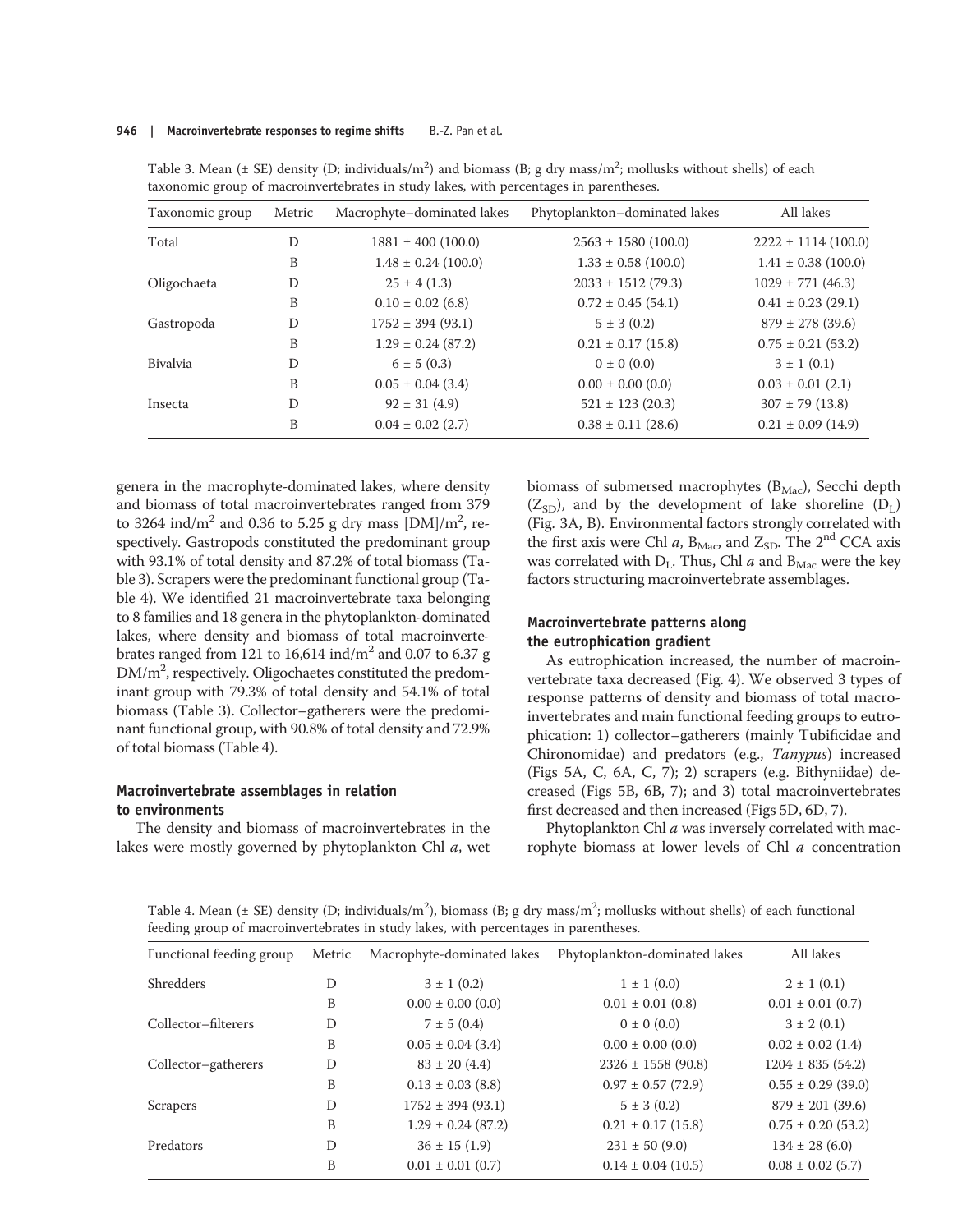

Figure 3. Canonical correspondence analysis biplots of sites and environmental variables influencing macroinvertebrate density (A) and biomass (B) in the study lakes. Percentage of explained variance is given in parentheses. Chl  $a =$  phytoplankton chlorophyll *a* concentration,  $B_{Mac}$  = wet biomass of submersed macrophytes,  $Z_{SD}$  = Secchi depth,  $D_L$  = development of lake shoreline.

(Fig. 8). No submersed macrophytes were found in lakes where Chl  $a$  reached a level > 30 mg/m<sup>3</sup>. This shift generated a sufficiently large perturbation to push scrapers out of one state and into another.

## **DISCUSSION**

In floodplain lakes, one of the most serious problems caused by eutrophication is the disappearance of submerged macrophytes and the switch to a turbid, phytoplanktondominated state (Scheffer et al. 1993, 2001, Hilt et al. 2006). In our study lakes, some Chl  $a$  data were missing along the gradient, so the critical thresholds of Chl a for the loss of macrophytes could not be ideally defined, but the decreasing trend of  $B_{Mac}$  along Chl  $a$  suggests that aquatic macrophytes disappear abruptly at a moderate Chl  $a$  level. Wang et al. (2014) used a larger data set consisting of 76 lakeyears of data collected from the same geographic area. They found well defined alternative states of macrophytes along the TP gradient and defined a range of moderate TP values  $(20-80 \text{ mg/m}^3)$  as the threshold for the clear to turbid regime shift (Wang et al. 2014). When we regressed  $B_{\text{Mac}}$  against Chl  $a$  based on the data set from Wang et al. (2014), we found a folded  $B_{Mac}$ -Chl *a* relationship. The threshold Chl  $a$  for the abrupt loss of macrophytes was ~30 mg/m<sup>3</sup>, a level corresponding to the lowest Chl *a* for the lakes without macrophytes. This finding supports our idea that aquatic macrophytes disappear abruptly at a moderate Chl *a*. The abrupt loss of macrophytes was accompanied by a change in the dominant groups of macroinvertebrates from epiphytic animals (e.g., Bithyniidae) in the macrophyte-dominated lakes to pollution-tolerant animals (e.g., Tubificidae, Tanypus) in the phytoplankton-dominated lakes along the eutrophication gradient.

Macroinvertebrate diversity declined with increasing eutrophication in Yangtze-disconnected lakes. A similar trend has been reported in other studies (Crowns et al. 1992, Gong and Xie 2001). According to Simpson's (1964) theory of spatial heterogeneity, a more complex and diverse fauna is found in more heterogeneous and complex physical and chemical environments. Aquatic macrophytes provide structural support, increase niche space (Rosine 1955, Rooke 1984, Jeppesen et al. 1998), and offer refuges from predators (Thorp and Bergey 1981, Hargeby et al. 1994). Macrophytes play a critical role in the maintenance of macroinvertebrate diversity (Brönmark 1989, Jeppesen et al. 1998). With increasing eutrophication, phytoplankton concentration in-



Figure 4. Regression between phytoplankton chlorophyll a concentration ( $log_{10}Chl a$ ) and number of species ( $log_{10}SN$ ) of macroinvertebrates in study lakes. Dashed lines indicate 95% confidential limits.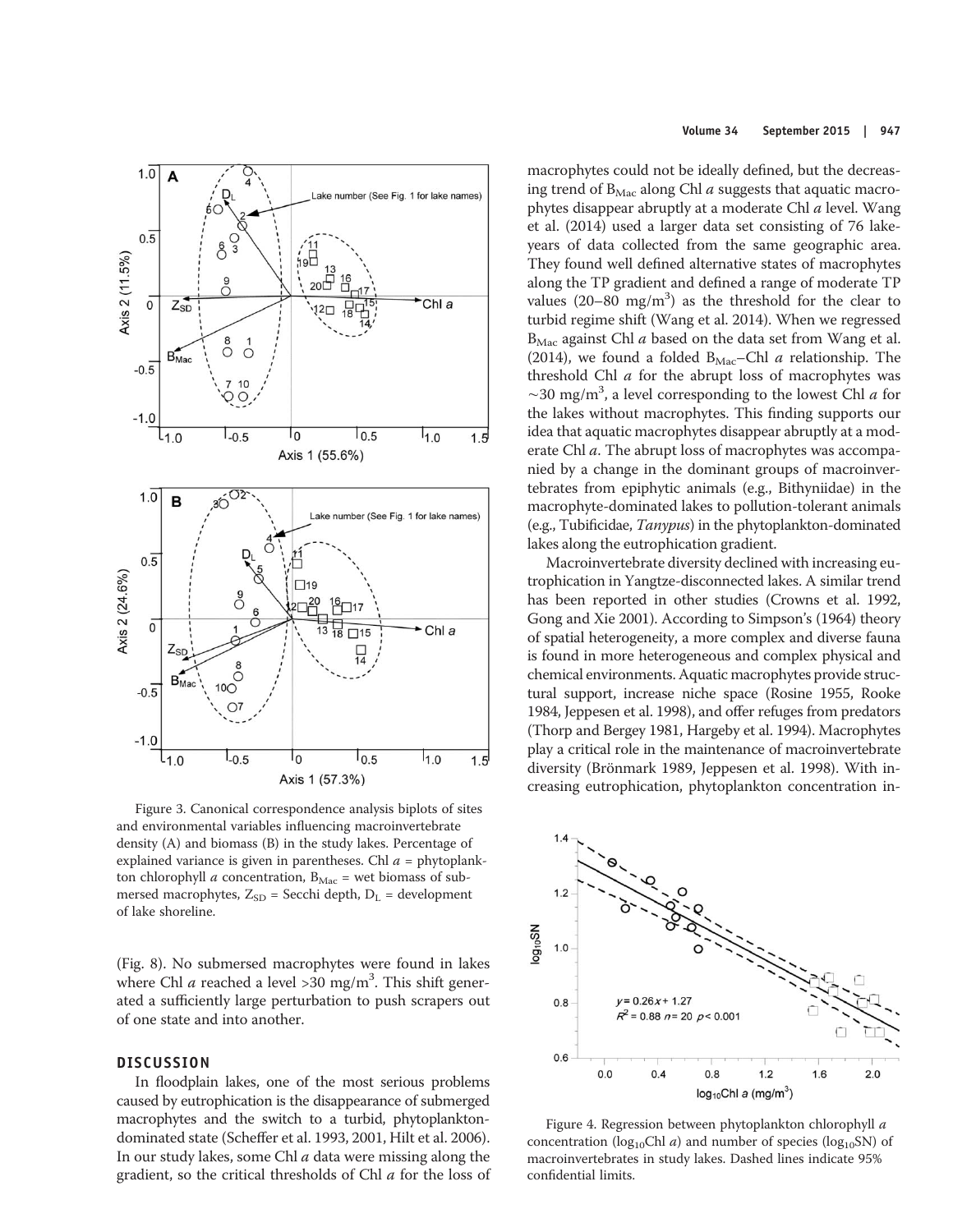

Figure 5. Regressions of densities (D) of collector–gatherers (A), scrapers (B), predators (C), and total macroinvertebrates (D) on phytoplankton chlorophyll a concentration (log<sub>10</sub>Chl a). Dashed lines indicate the 95% confidential limits. Ind. = individuals.

creases. This increase is accompanied by a decrease in the euphotic depth, which inhibits the growth of submersed macrophytes (Jupp and Spence 1977, Hough et al. 1989, Dodds 2002). Thus, the disappearance of macrophytes will lead to low spatial heterogeneity and a further decline of macroinvertebrate diversity.

The density of total macroinvertebrates in the study lakes initially decreased, and then increased along the eutrophication gradient. This pattern has not been documented elsewhere. Decreasing density of plant-associated scrapers along with loss of submersed macrophytes was the underlying cause of the initial decrease in total density. Wang et al. (2006) also pointed out the strong dependence of scrapers on the abundance of submersed macrophytes in a study focused on plant-associated gastropod (as scrapers) assemblages in Yangtze shallow lakes. The monotonic decreasing response of scrapers to loss of macrophytes implies that a minimum coverage of macrophytes is necessary for the development of scrapers. Previous studies probably did not detect such a pattern because invertebrates colonizing aquatic plants were not taken into account during sampling (Bazzanti and Seminara 1986, Gong and Xie 2001, Moss et al. 2003, Timm et al. 2006). Moreover, most previous studies were local-scale surveys of eutrophic–hypereutrophic lakes (Wiederholm 1984, Xiong et al. 2003, Jiang et al. 2011), where macroinvertebrates show monotonic decreasing or increasing responses to eutrophication. We found this pattern along the gradient of eutrophication because we included epiphytic animals and undertook a regional-scale systematic investigation.

Total dry mass of invertebrates followed the same trend along the eutrophication gradient as total density, a result that is inconsistent with the patterns of wet mass reported in previous studies (Wollheim and Lovvorn 1995, Gong and Xie 2001, Timm et al. 2006). This discrepancy may be partially explained by methodological differences in the measurement of biomass. In previous studies the wet mass of mollusks was measured including their shells, whereas we measured dry mass without shells.

The decrease of density and biomass of total macroinvertebrates at the initial stage of eutrophication may be explained by the gradual disappearance of aquatic macrophytes because they provide food sources and more habitable surface area for epiphytic animals (Newman 1991, Jeppesen et al. 1998). In particular, macrophytes provide appropriate substrates for the oviposition of snails (Brönmark 1989, Wang et al. 2006). The increases in density and biomass in the late stage of eutrophication results from a steep increase of pollution-tolerant taxa. In eutrophic water bodies, intensive decomposition leads to a lack of dis-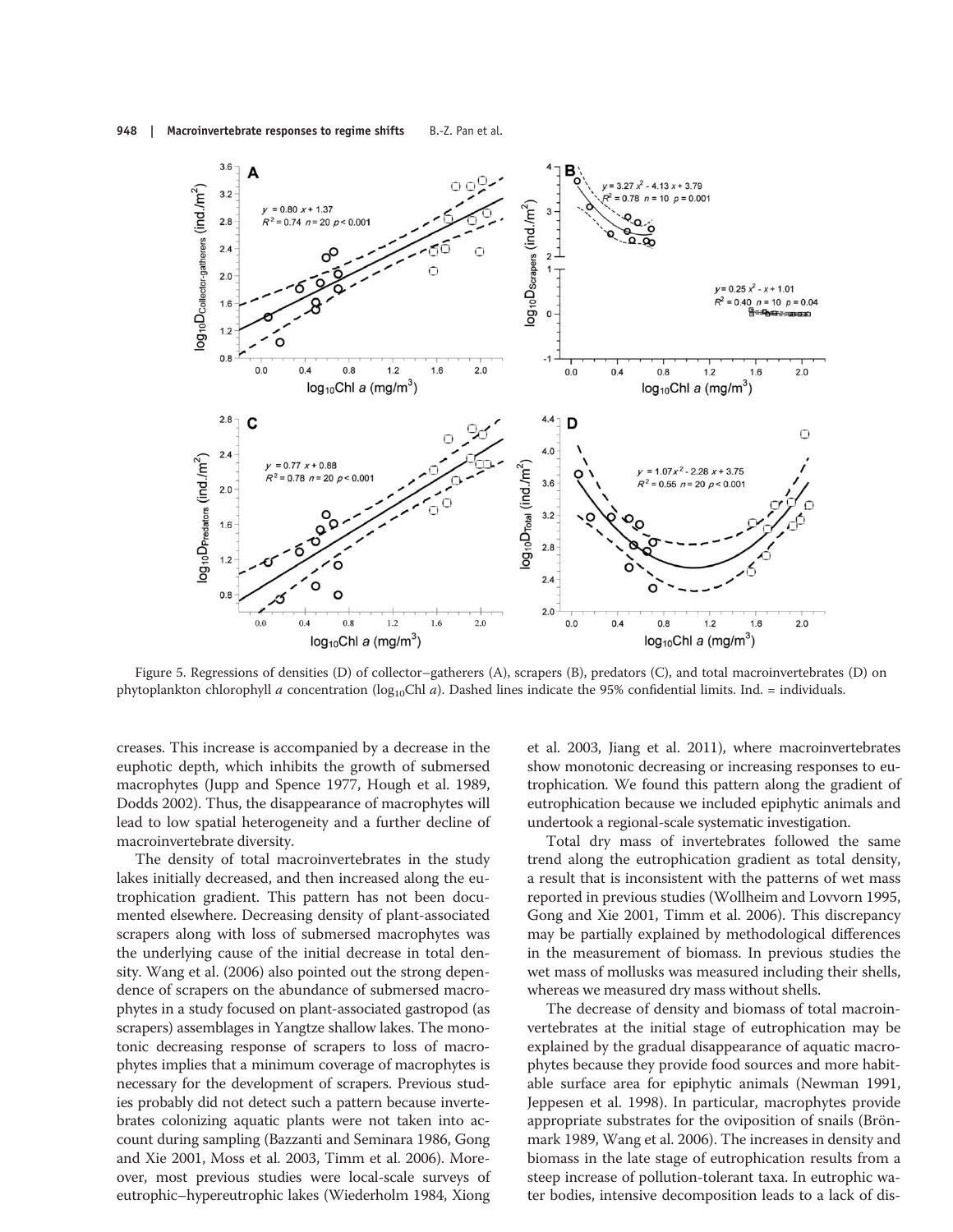

Figure 6. Regressions of biomass (B) of collector–gatherers (A), scrapers (B), predators (C), and total macroinvertebrates (D) on phytoplankton chlorophyll a concentration (log<sub>10</sub>Chl a). Dashed lines indicate the 95% confidential limits. Ind. = individuals.

solved  $O_2$ , which results in the replacement of pollutionsensitive taxa by pollution-tolerant ones (Rosenberg and Resh 1993, Jiang et al. 2011). The bottom of the studied hypertrophic water bodies always consisted of a thick layer of fine organic sludge, which forms a suitable habitat only for pollution-tolerant taxa (e.g., Tubificidae, Tanypus), belonging to the collector–gatherers feeding type (Strayer 1985, Brinkhurst and Gelder 1991).

Among the nutrient–macroinvertebrate relationships shown in Figs 4, 5, and 6, only density and biomass of scrapers presented 2 plateaus along the eutrophication gradient. The response pattern of scrapers, which mainly consisted of gastropods associated with macrophytes, closely followed the response pattern of macrophytes. At higher eutrophication levels, collector–gatherers increased because of the gradually increasing dominance of soft silt, rich in organic matter, and the increase of predators may be the result of reduction in macrophytes because plants can provide refuges and impede predation (Allan and Castillo 2007).

### **Conclusions**

Human activities generate a significant eutrophication threat to floodplain lakes, which can shift lakes from the clear to the turbid state, and our results indicate that the structure of macroinvertebrate assemblages will also change accordingly. Our comparisons of macroinvertebrate assemblages in the 2 types of lakes indicated that lake eutrophication is accompanied by decline in invertebrate diversity, dis-



Figure 7. Tendency diagrams to illustrate responses of density and biomass of different functional feeding groups to the regime shifts caused by eutrophication in the Yangtze lakes.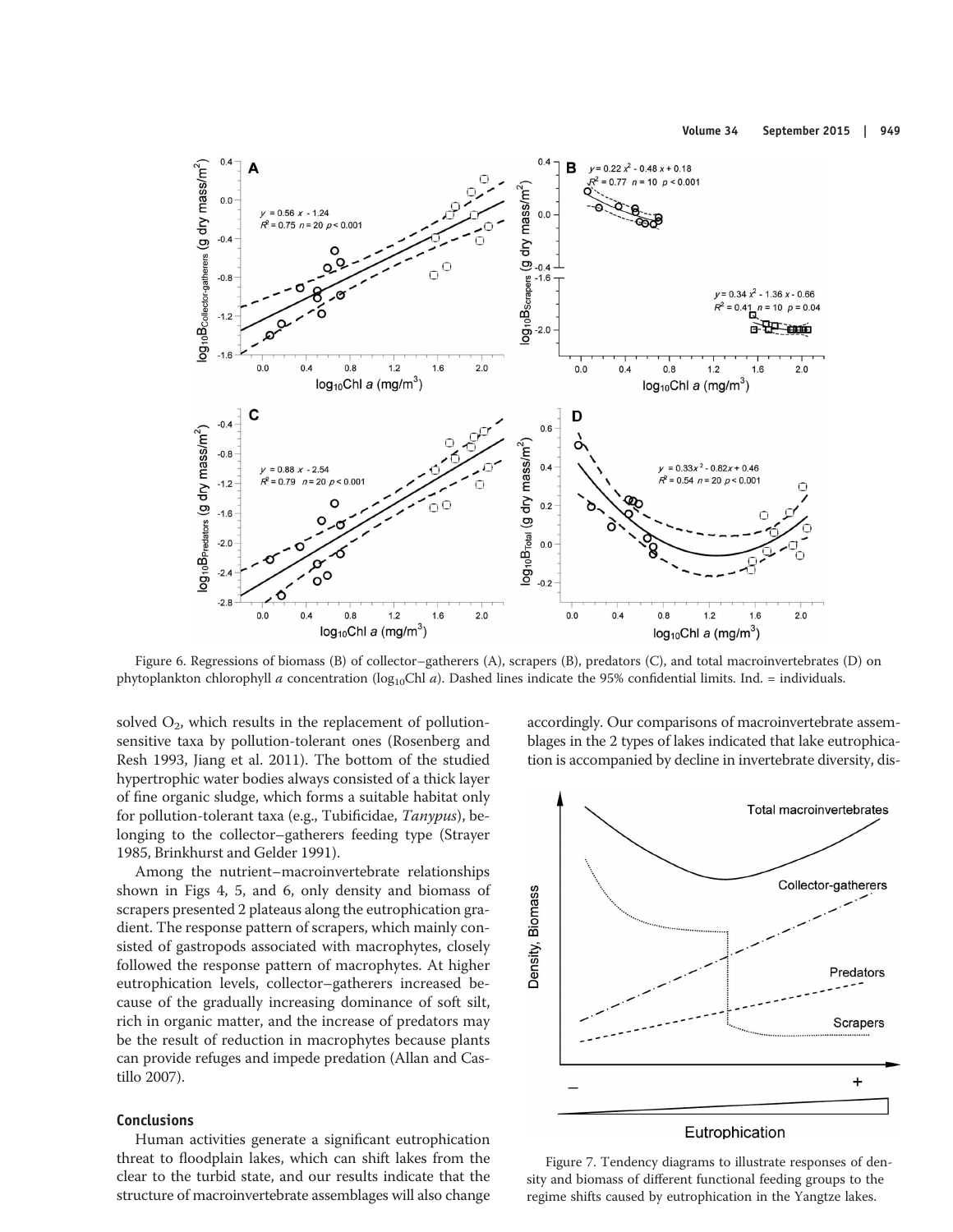

Figure 8. Regression between phytoplankton chlorophyll a concentration ( $log_{10}Chl a$ ) and macrophyte biomass ( $log_{10}B_{\text{Mac}}$ ) in study lakes. Dashed lines indicate the 95% confidence limits.

appearance of pollutant-sensitive taxa, and aggregation of pollutant-tolerant taxa. Along the eutrophication gradient, macrophyte cover dropped sharply from a high to a very low level. This pattern was mirrored by the abundance of scrapers, which depend on macrophytes, and thus, reflects the eutrophication level. Thus, a clear-water state with abundant submersed macrophytes and a specific biomass or coverage of macrophytes is important for the development of gastropod assemblages and for the maintenance of high diversity in the benthos. To reach a stable clear-water and macrophyte-dominated equilibrium of the lake ecosystem, we suggest that the nutrient concentration should be reduced enough to maintain the survival of dense stands of aquatic plants.

#### ACKNOWLEDGEMENTS

The research was funded by National Natural Science Foundation of China (30900194, 51479006), State Key Laboratory of Freshwater Ecology and Biotechnology (2011FBZ14), and the Chinese Academy of Sciences (KZCX1-SW-12) and National Public Research Institutes for Basic Research and Development Operating Expenses Special Project (CKSF2015027/SL).

## **REFERENCES**

- Allan, J. D., and M. M. Castillo. 2007. Stream ecology: structure and function of running waters. Springer, Dordrecht, The Netherlands.
- APHA (American Public Health Association). 2002. Standard methods for the examination of water and wastewater. 20<sup>th</sup> edition. American Public Health Association, American Water Works Association, and Water Environment Federation, Washington, DC.
- Bachmann, R. W., C. A. Horsburgh, M. V. Hoyer, L. K. Mataraza, and D. E. Canfield. 2002. Relations between trophic state

indicators and plant biomass in Florida lakes. Hydrobiologia 470:219–234.

- Banse, K., and S. Mosher. 1980. Adult body mass and annual production/biomass relationships of field populations. Ecological Monographs 50:355-379.
- Bazzanti, M., and M. Seminara. 1986. Profundal macrobenthos structure as a measure of long-term environmental stress in a polluted lake. Water, Air, and Soil Pollution 33:435–442.
- Brauns, M., X. F. Garcia, M. T. Pusch, and N. Walz. 2007a. Eulittoral macroinvertebrate communities of lowland lakes: discrimination among trophic states. Freshwater Biology 52: 1022–1032.
- Brauns, M., X. F. Garcia, N. Walz, and M. T. Pusch. 2007b. Effects of human shoreline development on littoral invertebrates in lowland lakes. Journal of Applied Ecology 44:1138– 1144.
- Brinkhurst, R. O., and D. G. Cook. 1974. Aquatic earthworms (Annelida: Oligochaeta). Pages 143–156 in C. W. Hart and S. L. H. Fuller (editors). Pollution ecology of freshwater invertebrates. Academic Press, New York.
- Brinkhurst, R. O., and S. R. Gelder. 1991. Annelida: Oligochaeta and Branchiobdellida. Pages 400–433 in J. H. Thorp and A. P. Covich (editors). Ecology and classification of North American freshwater invertebrates. Academic Press, San Diego, California.
- Brönmark, C. 1989. Interactions between epiphytes, macrophytes and freshwater snail: a review. Journal of Molluscan Studies 55:299–311.
- Crowns, J. E., J. A. Davis, F. Cheal, L. G. Schmidt, R. S. Rosich, and S. J. Bradley. 1992. Multivariate pattern analysis of wetland invertebrate communities and environmental variables in Western Australia. Australian Journal of Ecology 17:275–288.
- Dent, C. L., G. S. Cumming, and S. R. Carpenter. 2002. Multiple states in river and lake ecosystems. Philosophical Transactions of the Royal Society of London Series B: Biological Sciences 357:635–645.
- Dodds, W. K. 2002. Freshwater ecology: concepts and environmental applications. Academic Press, London, UK.
- Donohue, I., A. L. Jackson, M. T. Pusch, and K. Irvine. 2009. Nutrient enrichment homogenizes lake benthic assemblages at local and regional scales. Ecology 90:3470–3477.
- Dublin, H. T., A. R. E. Sinclair, and J. McGlade. 1990. Elephants and fire as causes of multiple stable states in the Serengeti– Mara woodlands. Journal of Animal Ecology 59:1147–1164.
- Dudgeon, D. 1999. Tropical Asian streams: zoobenthos, ecology and conservation. Hong Kong University Press, Hong Kong, China.
- Gong, Z. J., and P. Xie. 2001. Impact of eutrophication on biodiversity of the macrozoobenthos community in a Chinese shallow lake. Journal of Freshwater Ecology 16:171–178.
- Gong, Z. J., P. Xie, and S. D. Wang. 2000. Macrozoobenthos in 2 shallow, mesotrophic Chinese lakes with contrasting sources of primary production. Journal of the North American Benthological Society 19:709–724.
- Gyorgy, D., and M. Judit. 1983. An attempt to trace eutrophication in a shallow lake (Balaton, Hungary) using chironomids. Hydrobiologia 103:169–175.
- Hargeby, A., G. Anderson, I. Blindow, and S. Johansson. 1994. Trophic web structure in a shallow eutrophic lake during a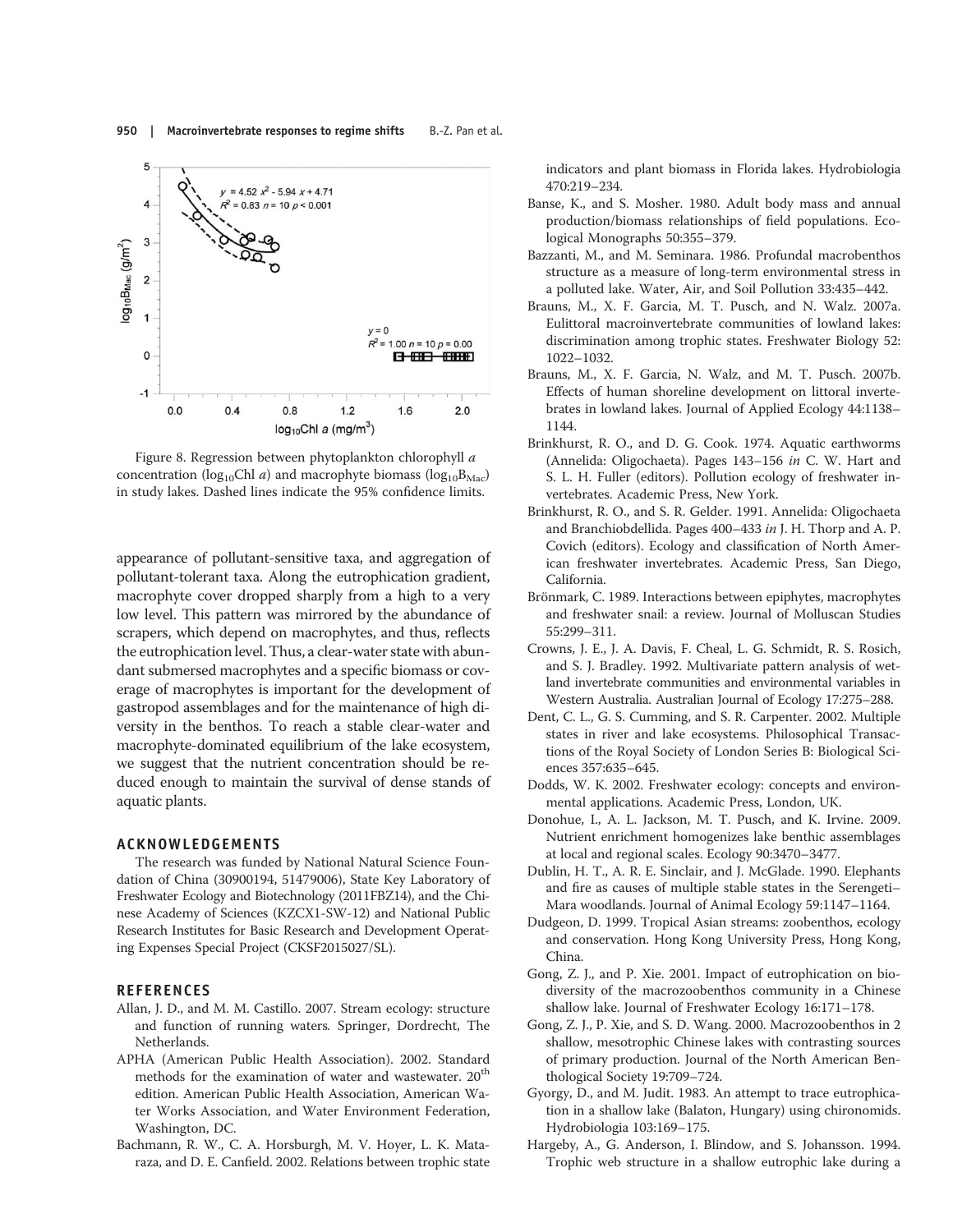dominance shift from phytoplankton to submerged macrophytes. Hydrobiologia 280:83–90.

- Hart, C. W., and S. L. H. Fuller. 1974. Pollution ecology of freshwater invertebrates. Academic Press, New York.
- Hilt, S., E. M. Gross, M. Hupfer, H. Morscheid, J. Mählmann, A. Melzer, J. Poltz, S. Sandrock, E. M. Scharf, S. Schneider, and K. Van de Weyer. 2006. Restoration of submerged vegetation in shallow eutrophic lakes—a guideline and state of the art in Germany. Limnologica 36:155–171.
- Holling, C. S. 1973. Resilience and stability of ecological systems. Annual Review of Ecology and Systematics 4:1–24.
- Hough, R. A., M. D. Fornwall, B. J. Negele, R. L. Thompson, and D. A. Putt. 1989. Plant community dynamics in a chain of lakes: principal factors in the decline of rooted macrophytes with eutrophication. Hydrobiologia 173:199–217.
- Jeppesen, E., M. A. Søndergaard, M. O. Søndergaard, and K. Christophersen. 1998. The structuring role of submersed macrophytes in lakes. Springer, New York.
- Jiang, P. H., Y. D. Cui, H. J. Wang, and H. Z. Wang. 2011. Macrozoobenthos communities and bio-assessment of lakes in Hanyang District. Resources and Environment in the Yangtze Basin 20:525–533 (in Chinese with English abstract).
- Jupp, B., and D. W. Spence. 1977. Limitations on macrophytes in a eutrophic lake, Loch Leven: effects of phytoplankton. Journal of Ecology 65:175–186.
- Kerovec, M., V. Tavčar, and M. Meštrov. 1989. Macrozoobenthos as an indicator of the level of trophy and saprobity of Lake Jarun. Acta Hydrochimica et Hydrobiologica 17:37– 45.
- Knowlton, N. 1992. Thresholds and multiple stable states in coral reef community dynamics. American Zoologist 32:674–682.
- Leps, J., and P. Šmilauer. 2003. Multivariate analysis of ecological data using CANOCO. Cambridge University Press, New York.
- Lewontin, R. C. 1969. The meaning of stability. Brookhaven Symposia in Biology 22:13–23.
- Liang, Y. L., and H. Z. Wang. 1999. Zoobenthos. Pages 241–259 in J. K. Liu (editor). Advanced hydrobiology. Science Press, Beijing, China (in Chinese).
- Lindegaard, C. 1994. The role of zoobenthos in energy flow in two shallow lakes. Hydrobiologia 276:313–322.
- May, R. M. 1977. Thresholds and breakpoints in ecosystems with a multiplicity of states. Nature 269:471–477.
- Morse, J. C., L. F. Yang, and L. X. Tian. 1994. Aquatic insects of China useful for monitoring water quality. Hohai University Press, Nanjing, China.
- Moss, B., D. Stephen, C. Alvarez, E. Becares, W. van de Bund, S. E. Collings, E. Van Donk, E. de Eyto, T. Feldmann, C. Fernández-Aláez, M. Fernández-Aláez, R. J. M. Franken, F. Garcia-Criado, E. M. Gross, M. Gyllström, L. Hansson, K. Irvine, A. Järvalt, J. Jensen, E. Jeppesen, T. Kairesalo, R. Kornijów, T. Krause, H. Kunnap, A. Laas, E. Lill, B. Lorens, H. Luup, M. R. Miracle, P. Nõges, T. Nõges, M. Nykänen, I. Ott, W. Peczula, E. T. H. M. Peeters, G. Phillips, S. Romo, V. Russell, J. Salujõe, M. Scheffer, K. Siewertsen, H. Smal, C. Tesch, H. Timm, L. Tuvikene, I. Tonno, T. Virro, E. Vicente, and D. Wilson. 2003. The determination of ecological quality in shallow lakes—a tested expert system (ECOFRAME) for implementation of the European Water Framework Direc-

tive. Aquatic Conservation: Marine and Freshwater Ecosystems 13:507–549.

- Newman, R. M. 1991. Herbivory and detritivory on freshwater macrophytes by invertebrates: a review. Journal of the North American Benthological Society 10:89–114.
- Nürnberg, G. K. 1996. Trophic state of clear and colored, softand hardwater lakes with special consideration of nutrients, anoxia, phytoplankton and fish. Lake and Reservoir Management 12:432–447.
- Pan, B. Z., H. J. Wang, X. M. Liang, and H. Z. Wang. 2011. Macrozoobenthos in Yangtze floodplain lakes: patterns of density, biomass and production in relation to river connectivity. Journal of the North American Benthological Society 30:589–602.
- Pan, B. Z., Z. Y. Wang, and M. Z. Xu. 2012. Macroinvertebrates in abandoned channels: assemblage characteristics and their indications for channel management. River Research and Applications 28:1149–1160.
- Roback, S. S. 1974. Insects (Arthropoda: Insecta). Pages 313– 376 in C. W. Hart and S. L. H. Fuller (editors). Pollution ecology of freshwater invertebrates. Academic Press, New York.
- Rooke, B. J. 1984. The invertebrate fauna of four macrophytes in a lotic system. Freshwater Biology 14:507–513.
- Rosenberg, D. M., and V. H. Resh. 1993. Freshwater biomonitoring and benthic macroinvertebrates. Chapman and Hall, New York.
- Rosine, W. N. 1955. The distribution of invertebrates on submerged aquatic plant surfaces in Muskee Lake, Colorado. Ecology 36:308–314.
- Saether, O. A. 1980. The influence of eutrophication on deep lake benthic invertebrate communities. Progress in Water Technology 12:161–180.
- Scheffer, M. 1989. Alternative stable states in eutrophic freshwater systems: a minimal model. Hydrobiological Bulletin 23:73–83.
- Scheffer, M. 1990. Multiplicity of stable states in freshwater systems. Hydrobiologia 200/201:475–486.
- Scheffer, M., S. R. Carpenter, J. A. Foley, C. Folke, and B. Walker. 2001. Catastrophic shifts in ecosystems. Nature 413:591–596.
- Scheffer, M., S. H. Hosper, M. L. Meijer, B. Moss, and E. Jeppesen. 1993. Alternative equilibria in shallow lakes. Trends in Ecology and Evolution 8:275–279.
- Simpson, G. G. 1964. Species density of North American recent mammals. Systematic Zoology 13:57–73.
- Smith, D. G. 2001. Pennak's freshwater invertebrates of the United States. 4<sup>th</sup> edition. Wiley and Sons, New York.
- Strayer, D. 1985. The benthic micrometazoans of Mirror Lake, New Hampshire. Archiv für Hydrobiologie 72:287–426.
- Thorp, J. H., and E. A. Bergey. 1981. Field experiments on responses of a freshwater benthic macroinvertebrate community to vertebrate predators. Ecology 62:365–375.
- Timm, H., T. Möls, and T. Timm. 2006. Effects of long-term non-point eutrophication on the abundance and biomass of macrozoobenthos in small lakes of Estonia. Proceedings of the Estonian Academy of Sciences: Biology and Ecology 55 (3):187–198.
- Wang, H. J., B. Z. Pan, X. M. Liang, and H. Z. Wang. 2006. Gastropods on submerged macrophytes in Yangtze Lakes: community characteristics and empirical modelling. International Review of Hydrobiology 91:521–538.